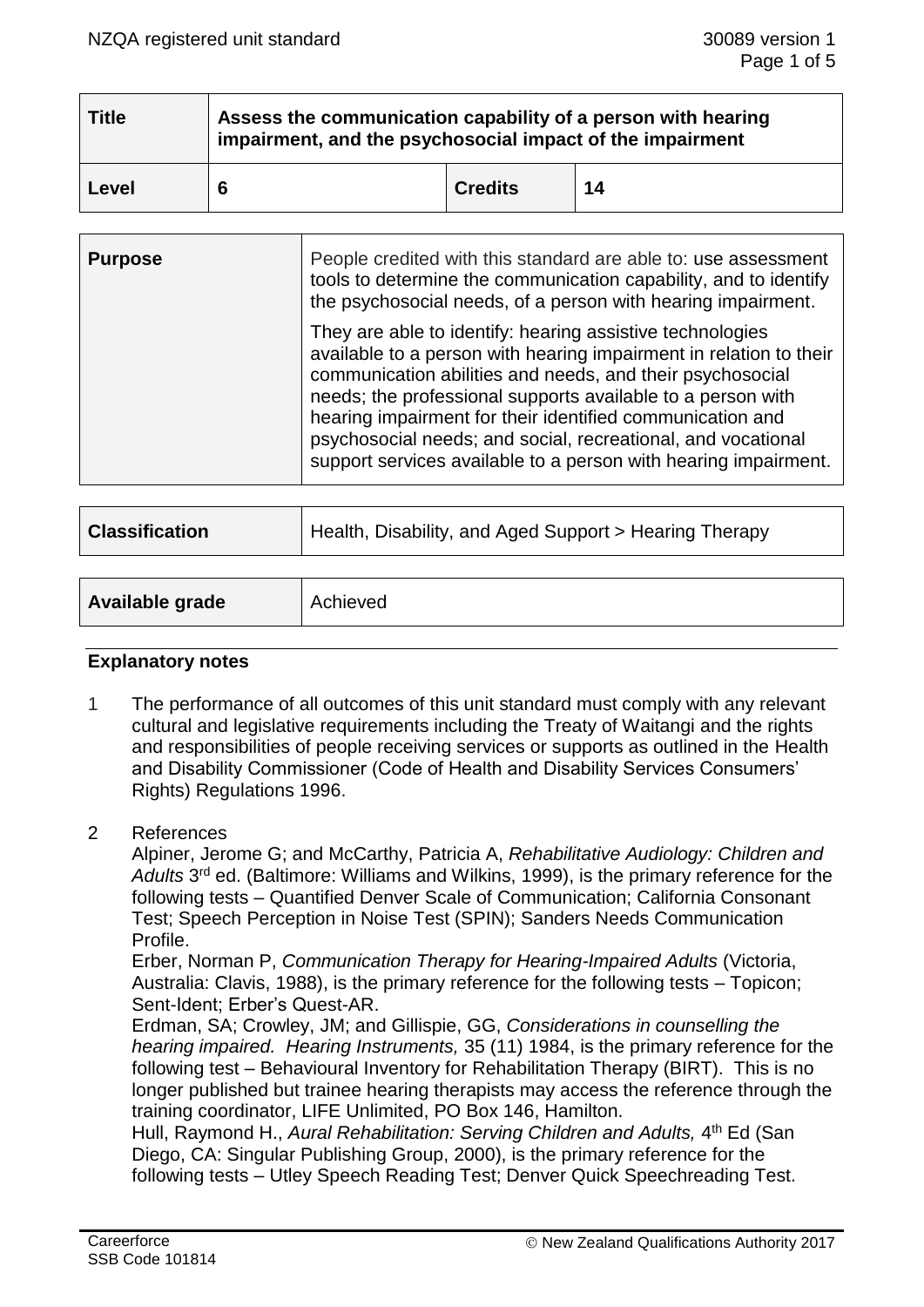Jeffers, Janet; and Barley, Margaret; *Speechreading* (Springfield, IL: Charles C National Acoustics Laboratory (Australia) is the primary reference for the following tests – Client-Oriented Scale of Improvement (COSI) [http://www.nal.gov.au/.](http://www.nal.gov.au/) Thomas, 1980), is the primary reference for the following test – Barley Speechreading Test.

Weinstein, Barbara E; *Geriatric Audiology* (New York: Thieme, 2000), is the primary reference for the Hearing Handicap Inventory for the Elderly (HHIE).

- 3 This unit standard cannot be assessed against in a simulated environment. It is required that people seeking credit for this unit standard demonstrate competence and be assessed in the workplace. This can be through paid or unpaid employment, or in placements in a service provider workplace negotiated by an education provider.
- 4 An ability to integrate theory with practice in the workplace must be demonstrated. This will call for a variety of modes of assessment and forms of evidence to show consistency of performance across a range of situations.
- 5 Definitions

*Communication partners* are the individuals or groups of people whom the individual receiving services has identified as the priority contact(s) for given situations. *Organisational standards* refer to the policies, procedures and practices which reflect an organisation's service philosophy and the current and relevant ethical, legislative regulatory and contractual requirements to which the setting or role is subject.

# **Outcomes and evidence requirements**

## **Outcome 1**

Use assessment tools to determine the communication capability of a person with hearing impairment.

Range assessment tools may include but are not limited to – Sent-Ident, Hearing in Noise Test (HINT), Speech Perception in Noise test (SPIN), California Consonant Test (CCT), Denver Quick Speechreading Test, Barley Speechreading Test, Utley Speechreading Test, Topicon, Erber's Quest-AR; evidence is required of two assessment tools.

#### **Evidence requirements**

- 1.1 The application of assessment tools is explained in accordance with the supplied clinical guidelines.
- 1.2 Assessment tools are administered in accordance with organisational standards and the identified needs of the person and their communication partner(s).
- 1.3 Assessment outcomes are evaluated in relation to the identified needs of the person and their communication partner(s).
- 1.4 The use of each assessment tool used to determine the person's communication capability is explained in terms of the theory that underpins the function of that tool.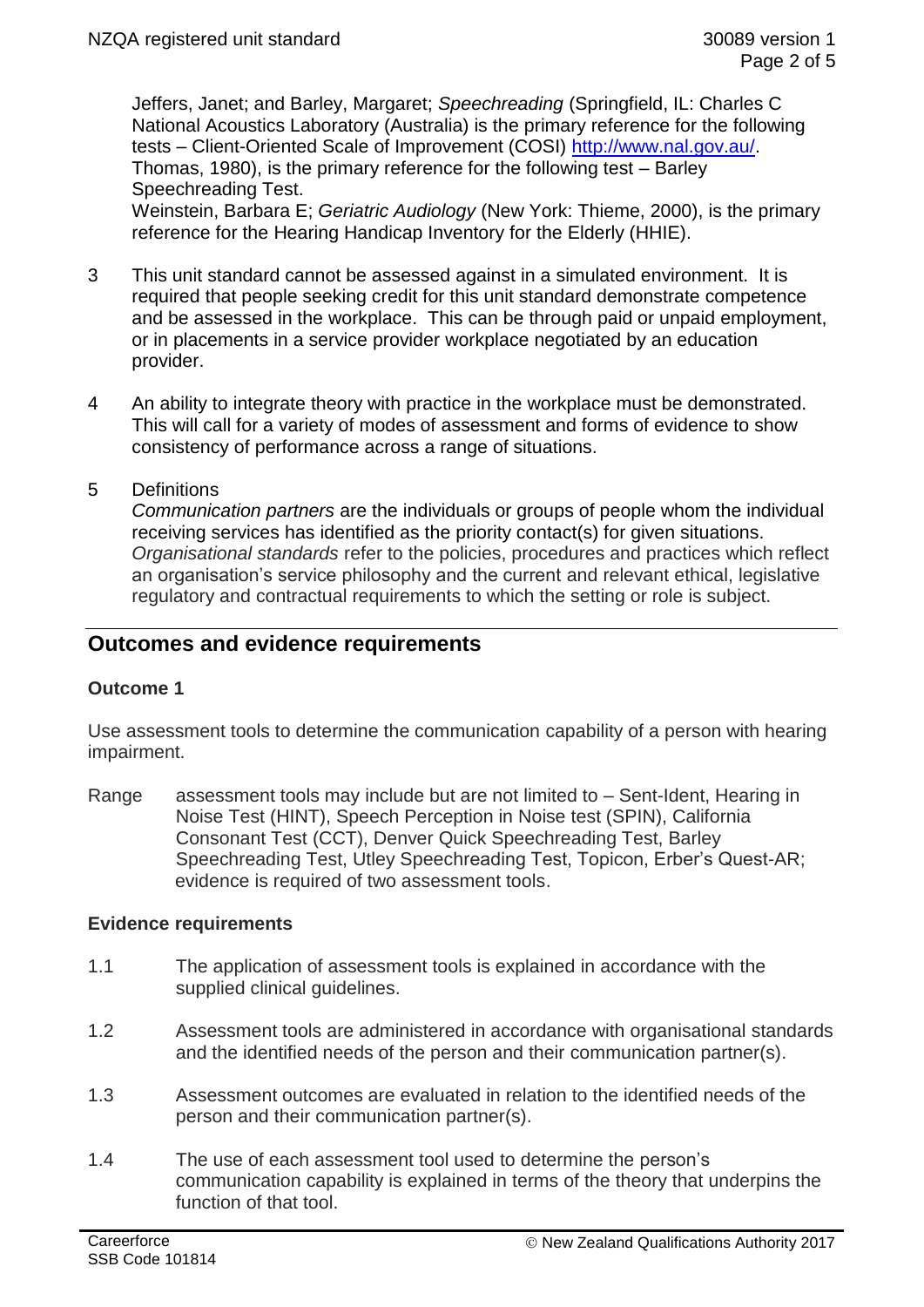# **Outcome 2**

Use assessment tools to identify the psychosocial needs of a person with hearing impairment.

Range assessment tools may include but are not limited to – a range of Hearing Handicap Inventories, Quantified Denver Scale of Communication, Sanders Needs Communication Profile, Client-Oriented Scale of Improvement (COSI), Behavioural Inventory for Rehabilitation Therapy (BIRT), Partner Orientated Scale of Improvement (POSI); evidence is required of two assessment tools.

### **Evidence requirements**

- 2.1 The application of assessment tools is explained in accordance with each tool's supplied clinical guidelines.
- 2.2 Assessment tools are administered in accordance with organisational standards and the identified needs of the person and their communication partner(s).
- 2.3 The results obtained from the tool are interpreted in accordance with organisational standards.
- 2.4 Assessment outcomes are evaluated in relation to the identified needs of the person and their communication partner(s).
- 2.5 The use of each assessment tool used to determine the person's psychosocial needs is explained in terms of the theory that underpins the function of that tool.

## **Outcome 3**

Identify hearing assistive technologies available to a person with hearing impairment in relation to their communication abilities and needs, and their psychosocial needs.

Range hearing assistive technologies may include but are not limited to – hearing aids, cochlear implants, other hearing assistive devices; evidence is required of three.

#### **Evidence requirements**

- 3.1 Identified hearing assistive technologies are described in accordance with the assessed communication abilities and needs of the person and their communication partner(s).
- 3.2 Identified hearing assistive technologies are described in accordance with the assessed psychosocial needs of the person and their communication partner(s).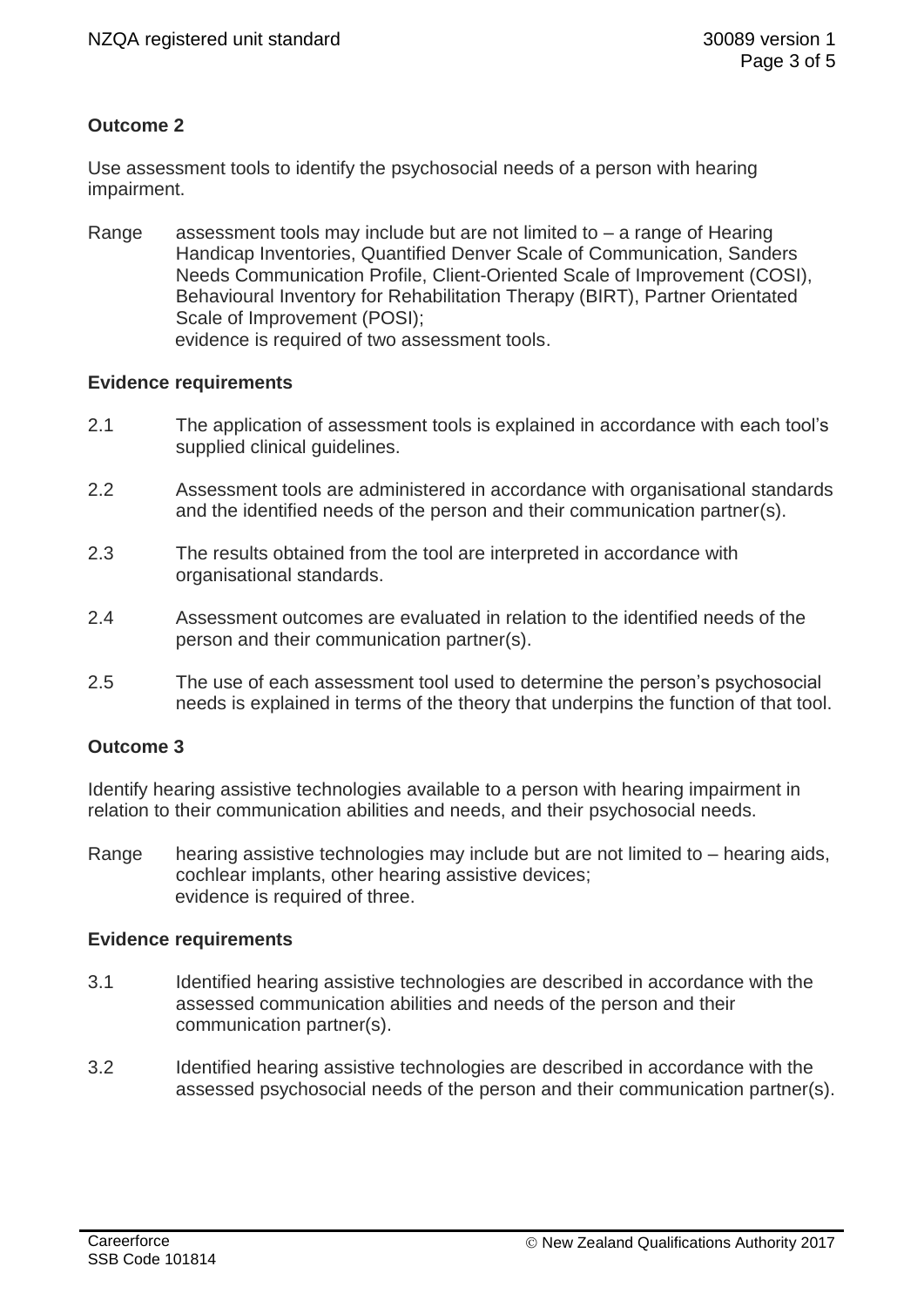# **Outcome 4**

Identify the professional supports available to a person with hearing impairment for their identified communication and psychosocial needs.

Range professional supports may include but are not limited to  $-$  hearing therapist, audiologist, general practitioner, otorhinolaryngologist, ear nurse specialist, speech-language therapist, counsellor, psychologist, rehabilitationist.

### **Evidence requirements**

- 4.1 Support professionals are identified in accordance with the communication abilities and needs of the person and their communication partner(s).
- 4.2 Support professionals are identified in accordance with the psychosocial needs of the person and their communication partner(s).
- 4.3 Referral to professional support is made in accordance with the identified communication and psychosocial needs of the person and their communication partner(s).

# **Outcome 5**

Identify social, recreational, and vocational support services available to a person with hearing impairment.

Range support services may include but are not limited to – notetaking, interpreting, employment advice, vocational guidance counselling, social worker support, funding advice, budget advisory service.

## **Evidence requirements**

- 5.1 Support services are identified in accordance with assessed communication needs of the person and their communication partner(s).
- 5.2 Support services are identified in accordance with the assessed psychosocial needs of the person and their communication partner(s).
- 5.3 Referral to support services is made in accordance with the assessed communication and psychosocial needs of the person and their communication partner(s).

| <b>Planned review date</b><br>December 2022 |
|---------------------------------------------|
|---------------------------------------------|

#### **Status information and last date for assessment for superseded versions**

| <b>Process</b> | <b>Version</b> | Date          | <b>Last Date for Assessment</b> |
|----------------|----------------|---------------|---------------------------------|
| Registration   |                | 20 April 2017 | N/A                             |